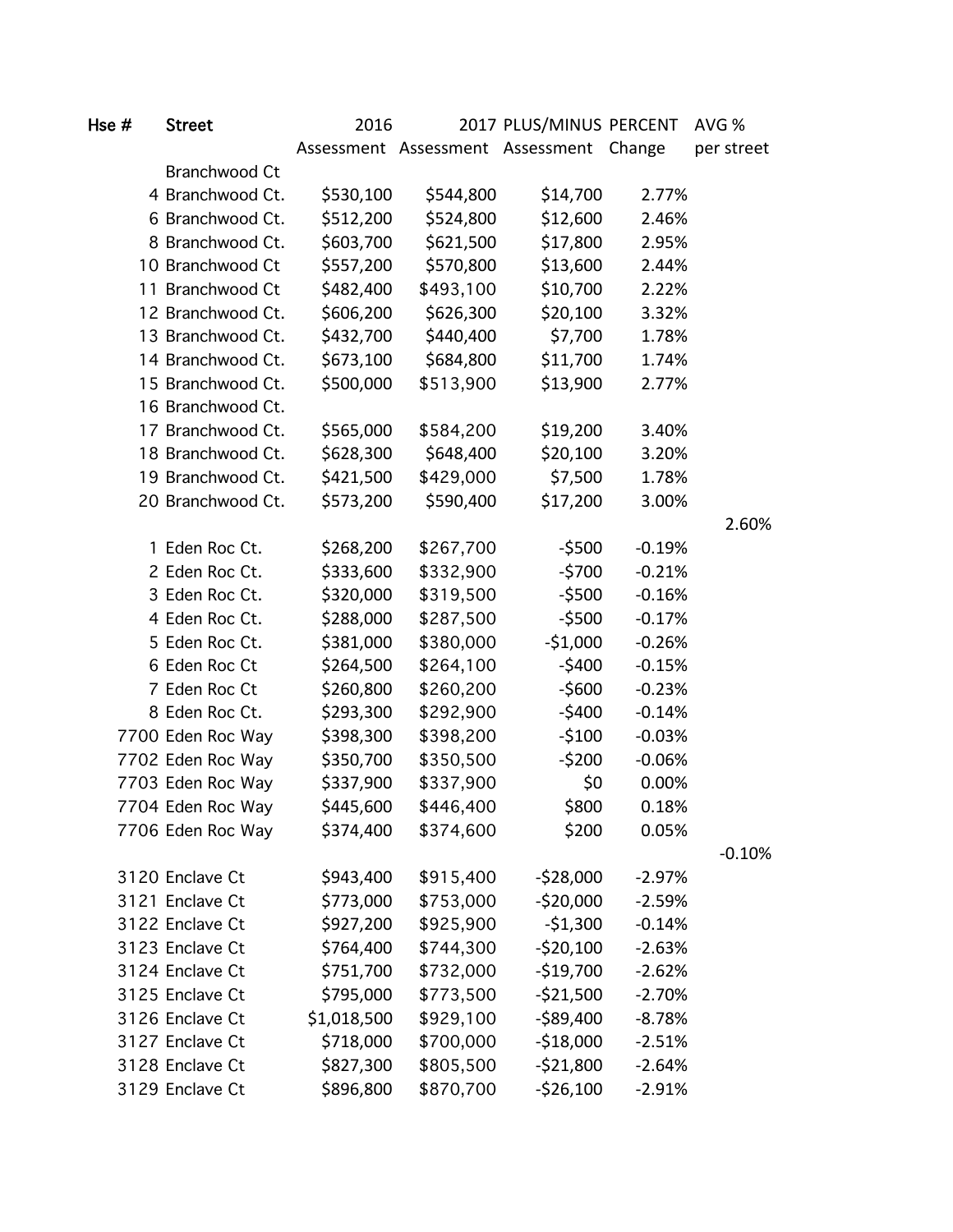|        | 3130 Enclave Ct      | \$965,600   | \$938,700 | $-526,900$   | $-2.79%$ |          |
|--------|----------------------|-------------|-----------|--------------|----------|----------|
|        | 3131 Enclave Ct      | \$1,009,700 | \$978,600 | $-531,100$   | $-3.08%$ |          |
|        | 3201 Enclave Ct      | \$747,900   | \$764,800 | \$16,900     | 2.26%    |          |
|        | 3203 Enclave Ct      | \$817,700   | \$797,400 | $-$ \$20,300 | $-2.48%$ |          |
|        | 3205 Enclave Ct      | \$746,300   | \$728,800 | $-$17,500$   | $-2.34%$ |          |
|        | 3207 Enclave Ct      | \$855,200   | \$832,200 | $-$ \$23,000 | $-2.69%$ |          |
|        | 3209 Enclave Ct      | \$722,200   | \$671,400 | $-$50,800$   | $-7.03%$ |          |
|        | 3210 Enclave Ct      | \$877,700   | \$854,300 | $-$ \$23,400 | $-2.67%$ |          |
|        |                      |             |           |              |          | $-2.85%$ |
|        | 1 Glencliffe Circle  | \$474,900   | \$490,200 | \$15,300     | 3.22%    |          |
|        | 5 Glencliffe Circle  | \$366,200   | \$399,000 | \$32,800     | 8.96%    |          |
|        | 10 Glencliffe Circle | \$518,000   | \$534,400 | \$16,400     | 3.17%    |          |
|        | 11 Glencliffe Circle | \$451,300   | \$465,000 | \$13,700     | 3.04%    |          |
|        | 14 Glencliffe Circle | \$338,200   | \$398,900 | \$60,700     | 17.95%   |          |
|        | 15 Glencliffe Circle | \$474,900   | \$570,800 | \$95,900     | 20.19%   |          |
|        | 16 Glencliffe Circle | \$584,200   | \$610,100 | \$25,900     | 4.43%    |          |
|        |                      |             |           |              |          | 8.71%    |
|        | 7703 Grasty Rd.      | \$320,200   | \$305,400 | $-$14,800$   | $-4.62%$ |          |
|        | 7704 Grasty Rd.      | \$354,000   | \$349,600 | $-54,400$    | $-1.24%$ |          |
|        | 7705 Grasty Rd.      | \$386,900   | \$366,800 | $-520,100$   | $-5.20%$ |          |
|        | 7706 Grasty Rd.      | \$362,200   | \$345,700 | $-$16,500$   | $-4.56%$ |          |
|        | 7707 Grasty Rd.      | \$328,600   | \$313,500 | $-515,100$   | $-4.60%$ |          |
|        | 7709 Grasty Rd.      | \$328,100   | \$314,200 | $-$13,900$   | $-4.24%$ |          |
|        | 7710 Grasty Rd.      | \$369,300   | \$352,000 | $-$17,300$   | $-4.68%$ |          |
|        | 7714 Grasty Rd.      | \$377,900   | \$359,500 | $-$18,400$   | $-4.87%$ |          |
|        | 7715 Grasty Rd.      | \$340,000   | \$325,600 | $-$14,400$   | $-4.24%$ |          |
|        | 7719 Grasty Rd.      | \$390,700   | \$371,800 | $-$18,900$   | $-4.84%$ |          |
|        | 7720 Grasty Rd.      | \$381,300   | \$363,200 | $-518,100$   | $-4.75%$ |          |
|        | 7721 Grasty Rd.      | \$421,700   | \$401,000 | $-520,700$   | $-4.91%$ |          |
|        | 7723 Grasty Rd.      | \$368,600   | \$351,200 | $-$17,400$   | $-4.72%$ |          |
|        | 7724 Grasty Rd.      | \$482,400   | \$457,900 | $-$ \$24,500 | $-5.08%$ |          |
|        | 7725 Grasty Rd.      | \$392,100   | \$372,200 | $-$19,900$   | $-5.08%$ |          |
|        | 7726 Grasty Rd.      | \$362,800   | \$345,400 | $-$17,400$   | -4.80%   |          |
|        | 7727 Grasty Rd       | \$383,400   | \$365,900 | $-$17,500$   | $-4.56%$ |          |
| 7704-A | Grasty Rd.           | \$447,800   | \$424,200 | $-523,600$   | $-5.27%$ |          |
| 7725-A | Grasty Rd.           | \$398,400   | \$378,900 | $-519,500$   | -4.89%   |          |
|        |                      |             |           |              |          | $-4.59%$ |
|        | 1 Greenlea Drive     | \$320,600   | \$314,900 | $-55,700$    | $-1.78%$ |          |
|        | 2 Greenlea Drive     | \$377,200   | \$372,000 | $-55,200$    | $-1.38%$ |          |
|        | 3 Greenlea Drive     | \$334,700   | \$320,600 | $-$14,100$   | $-4.21%$ |          |
|        | 4 Greenlea Drive     | \$385,700   | \$380,300 | $-$5,400$    | $-1.40%$ |          |
|        | 5 Greenlea Drive     | \$409,500   | \$386,000 | $-$ \$23,500 | $-5.74%$ |          |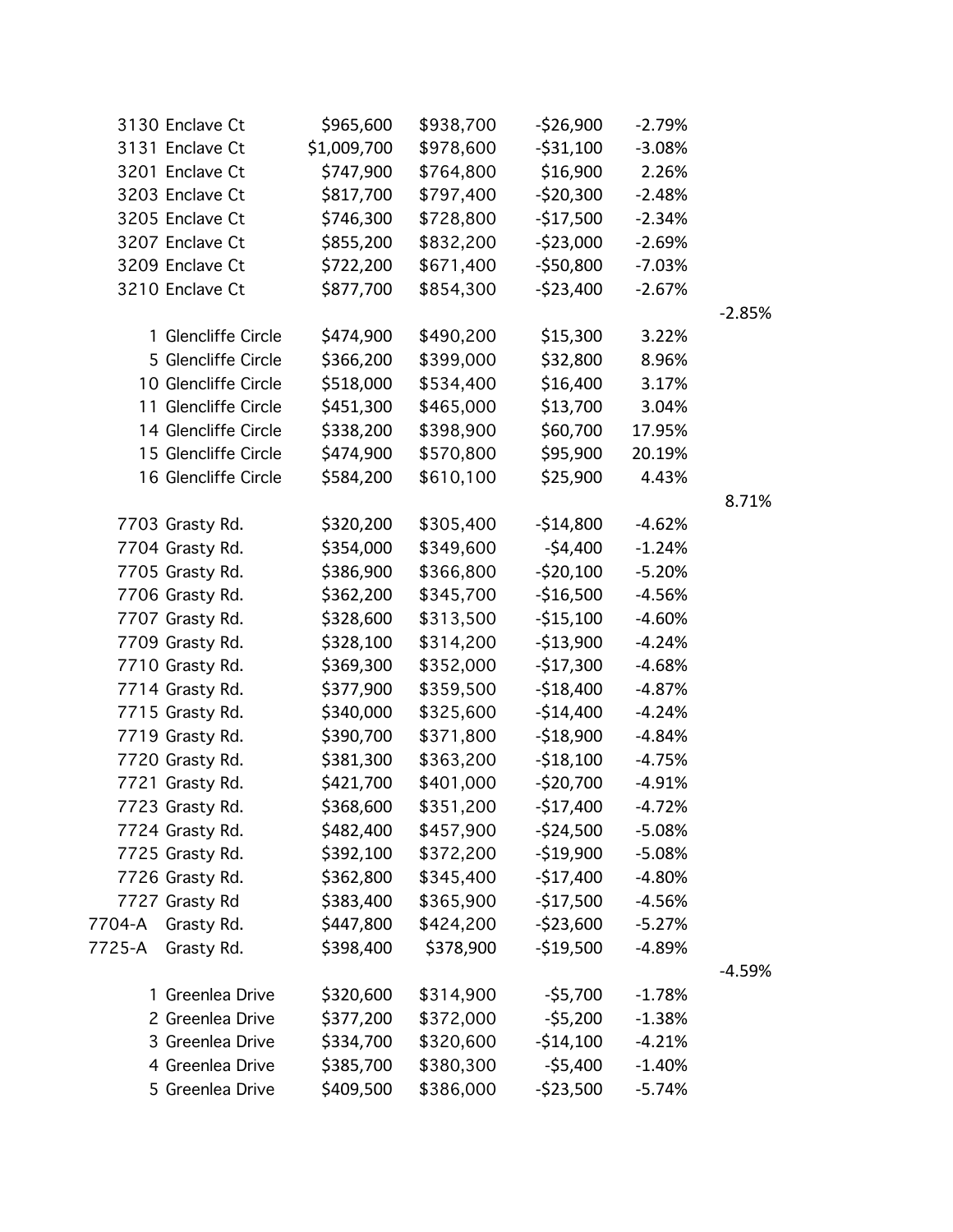| 6 Greenlea Drive      | \$383,600   | \$364,000   | $-$19,600$ | $-5.11%$  |          |
|-----------------------|-------------|-------------|------------|-----------|----------|
| 7 Greenlea Drive      | \$354,000   | \$336,900   | $-517,100$ | $-4.83%$  |          |
| 8 Greenlea Drive      | \$506,000   | \$455,000   | $-551,000$ | $-10.08%$ |          |
| 9 Greenlea Drive      | \$514,900   | \$499,200   | $-$15,700$ | $-3.05%$  |          |
| 10 Greenlea Drive     | \$404,700   | \$384,300   | $-520,400$ | $-5.04%$  |          |
| 11 Greenlea Drive     | \$322,400   | \$308,900   | $-$13,500$ | $-4.19%$  |          |
|                       |             |             |            |           | $-4.25%$ |
| 7708 Greenspring Ave. |             |             |            |           |          |
| 1 Hambleton Ct.       | \$814,100   | \$889,100   | \$75,000   | 9.21%     |          |
| 2 Hambleton Ct.       | \$999,000   | \$1,100,500 | \$101,500  | 10.16%    |          |
| 3 Hambleton Ct.       | \$786,700   | \$857,600   | \$70,900   | 9.01%     |          |
| 4 Hambleton Ct.       | \$837,400   | \$913,900   | \$76,500   | 9.14%     |          |
| 5 Hambleton Ct.       |             |             |            |           |          |
| 6 Hambleton Ct.       | \$809,700   | \$877,100   | \$67,400   | 8.32%     |          |
| 7 Hambleton Ct.       | \$854,100   | \$921,700   | \$67,600   | 7.91%     |          |
| 8 Hambleton Ct.       | \$773,900   | \$828,400   | \$54,500   | 7.04%     |          |
| 9 Hambleton Ct        | \$1,234,700 | \$1,357,900 | \$123,200  | 9.98%     |          |
| 10 Hambleton Ct       | \$714,100   | \$764,600   | \$50,500   | 7.07%     |          |
| 11 Hambleton Ct.      | \$887,200   | \$964,700   | \$77,500   | 8.74%     |          |
| 12 Hambleton Ct.      | \$1,150,000 | \$1,273,400 | \$123,400  | 10.73%    |          |
| 13 Hambleton Ct.      | \$939,300   | \$1,029,500 | \$90,200   | 9.60%     |          |
| 15 Hambleton Ct.      |             |             |            |           |          |
| 16 Hambleton Ct       | \$1,412,200 | \$1,549,400 | \$137,200  | 9.72%     |          |
| 17 Hambleton Ct.      | \$750,500   | \$805,100   | \$54,600   | 7.28%     |          |
| 18 Hambleton Ct.      | \$734,300   | \$837,000   | \$102,700  | 13.99%    |          |
| 19 Hambleton Ct.      | \$907,100   | \$996,200   | \$89,100   | 9.82%     |          |
| 20 Hambleton Ct.      |             |             |            |           |          |
|                       |             |             |            |           | 9.23%    |
| 1 Hurlingham Ct.      | \$806,500   | \$879,400   | \$72,900   | 9.04%     |          |
| 2 Hurlingham Ct.      | \$628,000   | \$675,300   | \$47,300   | 7.53%     |          |
| 3 Hurlingham Ct.      | \$823,000   | \$833,300   | \$10,300   | 1.25%     |          |
| 4 Hurlingham Ct.      | \$685,100   | \$732,000   | \$46,900   | 6.85%     |          |
| 5 Hurlingham Ct.      | \$846,800   | \$910,400   | \$63,600   | 7.51%     |          |
| 7 Hurlingham Ct.      | \$911,400   | \$985,600   | \$74,200   | 8.14%     |          |
| 8 Hurlingham Ct.      | \$865,900   | \$949,800   | \$83,900   | 9.69%     |          |
| 9 Hurlingham Ct.      | \$733,000   | \$786,200   | \$53,200   | 7.26%     |          |
| 12 Hurlingham Ct.     | \$803,900   | \$865,500   | \$61,600   | 7.66%     |          |
| 14 Hurlingham Ct.     | \$807,200   | \$874,100   | \$66,900   | 8.29%     |          |
| 16 Hurlingham Ct.     | \$1,002,600 | \$1,088,400 | \$85,800   | 8.56%     |          |
|                       |             |             |            |           | 7.43%    |
| 2 Moores Branch C     | \$374,100   | \$383,800   | \$9,700    | 2.59%     |          |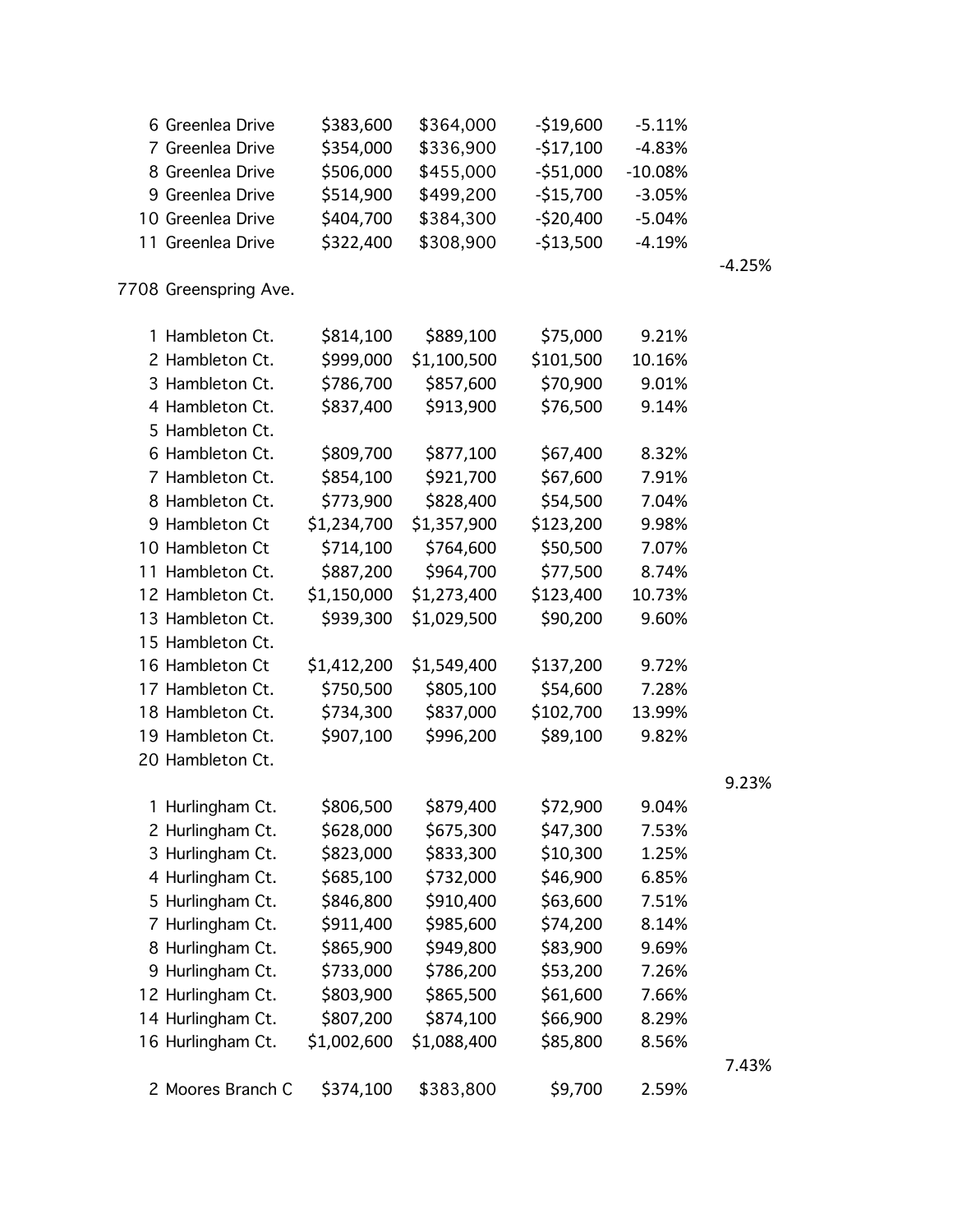|             | 3 Moores Branch C  | \$387,400   | \$422,300   | \$34,900     | 9.01%    |     |
|-------------|--------------------|-------------|-------------|--------------|----------|-----|
|             | 4 Moores Branch C  | \$500,700   | \$596,500   | \$95,800     | 19.13%   |     |
|             |                    |             |             |              |          | 10. |
| <b>FARM</b> | Old Court Rd.      |             |             |              |          |     |
| <b>FARM</b> | Old Court Rd.      |             |             |              |          |     |
|             |                    |             |             |              |          |     |
|             | 2511 Old Court Rd. | \$353,900   | \$484,500   | \$130,600    | 36.90%   |     |
|             | 2515 Old Court Rd  | \$427,200   | \$475,600   | \$48,400     | 11.33%   |     |
|             | 2522 Old Court Rd. | \$242,000   | \$239,200   | $-52,800$    | $-1.16%$ |     |
|             | 2528 Old Court Rd. | \$347,000   | \$331,900   | $-515,100$   | $-4.35%$ |     |
|             | 2530 Old Court Rd  | \$173,900   | \$172,200   | $-51,700$    | $-0.98%$ |     |
|             | 2538 Old Court Rd. | \$206,700   | \$204,200   | $-52,500$    | $-1.21%$ |     |
|             | 2540 Old Court Rd. | \$523,100   | \$492,700   | $-$ \$30,400 | $-5.81%$ |     |
|             | 2601 Old Court Rd. | \$434,500   | \$508,300   | \$73,800     | 16.99%   |     |
|             | 2602 Old Court Rd  | \$374,400   | \$356,500   | $-$17,900$   | $-4.78%$ |     |
|             | 2603 Old Court Rd. | \$610,700   | \$661,700   | \$51,000     | 8.35%    |     |
|             | 2605 Old Court Rd  | \$460,800   | \$571,100   | \$110,300    | 23.94%   |     |
|             | 2606 Old Court Rd. | \$328,000   | \$312,500   | $-$15,500$   | $-4.73%$ |     |
|             | 2607 Old Court Rd. | \$345,900   | \$377,600   | \$31,700     | 9.16%    |     |
|             | 2611 Old Court Rd. | \$351,900   | \$386,200   | \$34,300     | 9.75%    |     |
|             | 2700 Old Court Rd. | \$305,100   | \$301,100   | $-54,000$    | $-1.31%$ |     |
|             | 2711 Old Court Rd. | \$989,900   | \$1,141,700 | \$151,800    | 15.33%   |     |
|             | 2712 Old Court Rd. | \$457,600   | \$432,500   | $-525,100$   | $-5.49%$ |     |
|             | 2714 Old Court Rd  | \$802,900   | \$742,800   | $-$ \$60,100 | $-7.49%$ |     |
|             | 2716 Old Court Rd. | \$720,000   | \$675,500   | $-544,500$   | $-6.18%$ |     |
|             | 2717 Old Court Rd. | \$1,078,500 | \$1,107,100 | \$28,600     | 2.65%    |     |
|             | 2720 Old Court Rd. | \$501,000   | \$479,800   | $-521,200$   | $-4.23%$ |     |
|             | 2721 Old Court Rd. | \$700,300   | \$711,100   | \$10,800     | 1.54%    |     |
|             | 2728 Old Court Rd  | \$485,400   | \$606,800   | \$121,400    | 25.01%   |     |
|             | 2731 Old Court Rd. | \$796,400   | \$802,800   | \$6,400      | 0.80%    |     |
|             | 2732 Old Court Rd. | \$370,200   | \$365,000   | $-55,200$    | $-1.40%$ |     |
|             | 2740 Old Court Rd  | \$469,900   | \$437,500   | $-532,400$   | $-6.90%$ |     |
|             | 2742 Old Court Rd  | \$473,900   | \$435,500   | $-538,400$   | $-8.10%$ |     |
|             | 2744 Old Court Rd  | \$592,700   | \$559,900   | $-532,800$   | $-5.53%$ |     |
|             | 2800 Old Court Rd  | \$472,900   | \$447,600   | $-$ \$25,300 | $-5.35%$ |     |
|             | 2801 Old Court Rd. | \$685,700   | \$692,800   | \$7,100      | 1.04%    |     |
|             | 2807 Old Court Rd. | \$403,900   | \$442,100   | \$38,200     | 9.46%    |     |
|             | 2844 Old Court Rd. | \$476,900   | \$452,000   | $-524,900$   | $-5.22%$ |     |
|             | 2850 Old Court Rd. | \$472,300   | \$486,200   | \$13,900     | 2.94%    |     |
|             | 2903 Old Court Rd  |             |             |              |          |     |
|             | 2904 Old Court Rd. | \$520,300   | \$493,800   | $-526,500$   | $-5.09%$ |     |
|             | 2905 Old Court Rd. | \$610,400   | \$623,100   | \$12,700     | 2.08%    |     |

.24%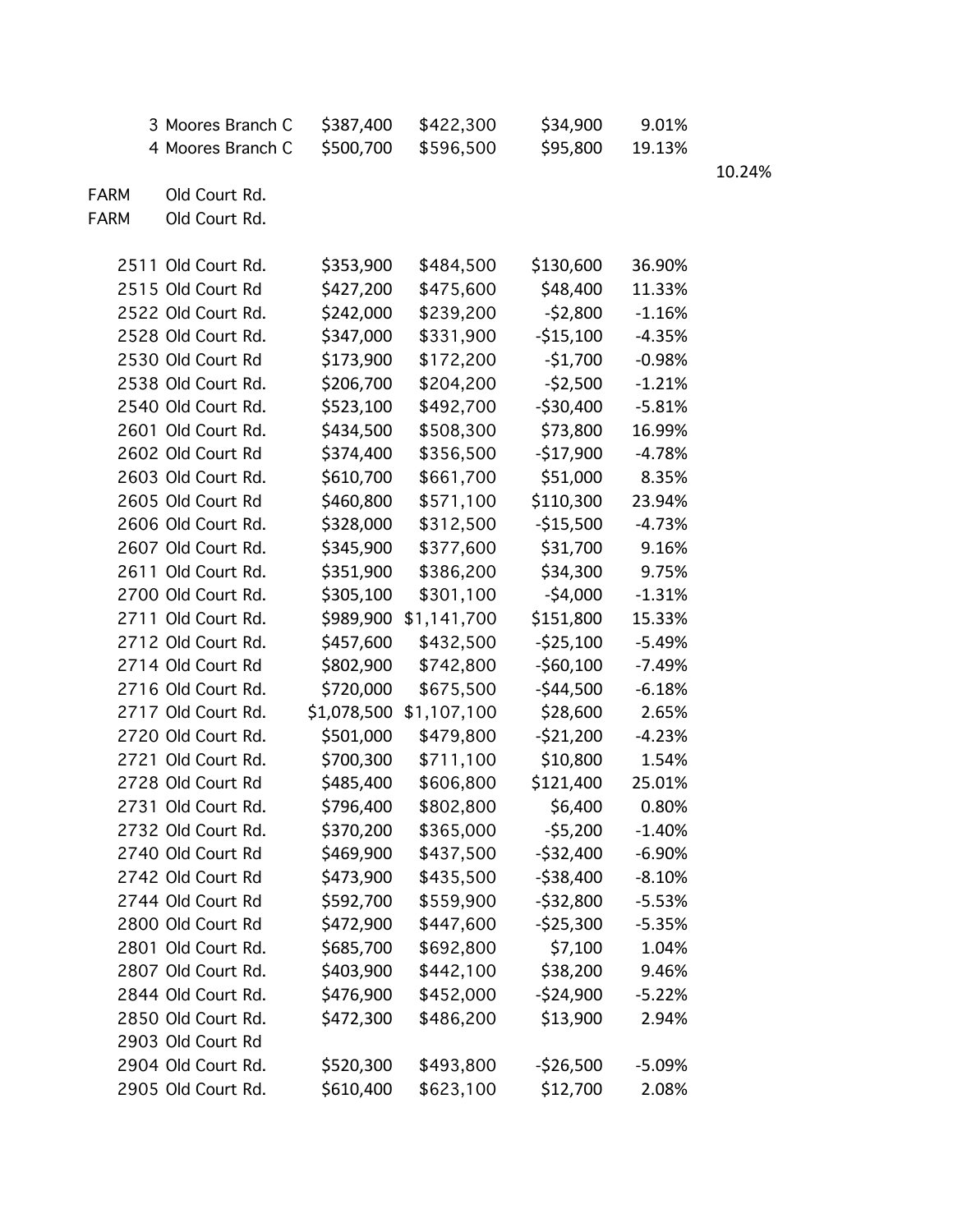|      | 2908 Old Court Rd. | \$472,000   | \$449,000   | $-$ \$23,000 | $-4.87%$ |       |
|------|--------------------|-------------|-------------|--------------|----------|-------|
|      | 2909 Old Court Rd. | \$508,000   | \$515,700   | \$7,700      | 1.52%    |       |
|      | 2910 Old Court Rd. | \$482,800   | \$456,100   | $-$ \$26,700 | $-5.53%$ |       |
|      | 2911 Old Court Rd. | \$527,800   | \$540,900   | \$13,100     | 2.48%    |       |
|      | 2912 Old Court Rd. | \$454,900   | \$455,000   | \$100        | 0.02%    |       |
|      | 2913 Old Court Rd. | \$719,200   | \$747,600   | \$28,400     | 3.95%    |       |
|      | 2914 Old Court Rd. | \$350,400   | \$400,700   | \$50,300     | 14.36%   |       |
|      | 2915 Old Court Rd  | \$595,200   | \$610,800   | \$15,600     | 2.62%    |       |
|      | 2916 Old Court Rd. | \$437,200   | \$437,200   | \$0          |          |       |
|      | 2917 Old Court Rd. | \$985,000   | \$1,036,900 | \$51,900     | 5.27%    |       |
|      | 2919 Old Court Rd. | \$546,600   | \$561,700   | \$15,100     | 2.76%    |       |
|      | 3001 Old Court Rd. | \$493,300   | \$506,700   | \$13,400     | 2.72%    |       |
|      | 3002 Old Court Rd. | \$488,200   | \$489,000   | \$800        | 0.16%    |       |
|      | 3004 Old Court Rd. | \$344,500   | \$344,200   | $-$ \$300    | $-0.09%$ |       |
|      | 3005 Old Court Rd. | \$606,600   | \$618,200   | \$11,600     | 1.91%    |       |
|      | 3023 Old Court Rd. | \$742,700   | \$998,600   | \$255,900    | 34.46%   |       |
|      | 3101 Old Court Rd. | \$805,500   | \$839,800   | \$34,300     | 4.26%    |       |
|      | 3112 Old Court Rd. | \$1,331,000 | \$1,244,300 | $-$ \$86,700 | $-6.51%$ |       |
|      | 3115 Old Court Rd. | \$626,800   | \$641,700   | \$14,900     | 2.38%    |       |
|      | 3117 Old Court Rd. | \$538,100   | \$562,100   | \$24,000     | 4.46%    |       |
|      | 3121 Old Court Rd. | \$343,100   | \$343,100   | \$0          |          |       |
|      | 3131 Old Court Rd. | \$527,100   | \$652,600   | \$125,500    | 23.81%   |       |
|      | 3135 Old Court Rd. | \$956,300   | \$994,800   | \$38,500     | 4.03%    |       |
|      | 3139 Old Court Rd  | \$766,800   | \$796,100   | \$29,300     | 3.82%    |       |
|      | 3209 Old Court Rd. | \$855,700   | \$1,024,200 | \$168,500    | 19.69%   |       |
|      | 3215 Old Court Rd  |             |             |              |          | 3.61% |
|      | 3217 Old Court Rd. |             |             |              |          |       |
|      | 3219 Old Court Rd. |             |             |              |          |       |
|      |                    |             |             |              |          |       |
| farm |                    |             |             |              |          |       |
| farm |                    |             |             |              |          |       |
|      | 2 Paladia Way      | \$689,500   | \$775,400   | \$85,900     | 12.46%   |       |
|      | 4 Paladia Way      | \$865,700   | \$939,500   | \$73,800     | 8.52%    |       |
|      | 6 Paladia Way      | \$863,100   | \$932,100   | \$69,000     | 7.99%    |       |
|      | 9 Paladia Way      |             |             |              |          |       |
|      | 10 Paladia Way     | \$794,500   | \$817,400   | \$22,900     | 2.88%    |       |
|      | 11 Paladia Way     | \$771,800   | \$834,200   | \$62,400     | 8.08%    |       |
|      | 12 Paladia Way     |             |             |              |          |       |
|      | 13 Paladia Way     |             |             |              |          |       |
|      |                    |             |             |              |          | 9.99% |
|      | 2 Saxony Ct.       | \$412,700   | \$415,200   | \$2,500      | 0.61%    |       |
|      |                    |             |             |              |          |       |

9.99%